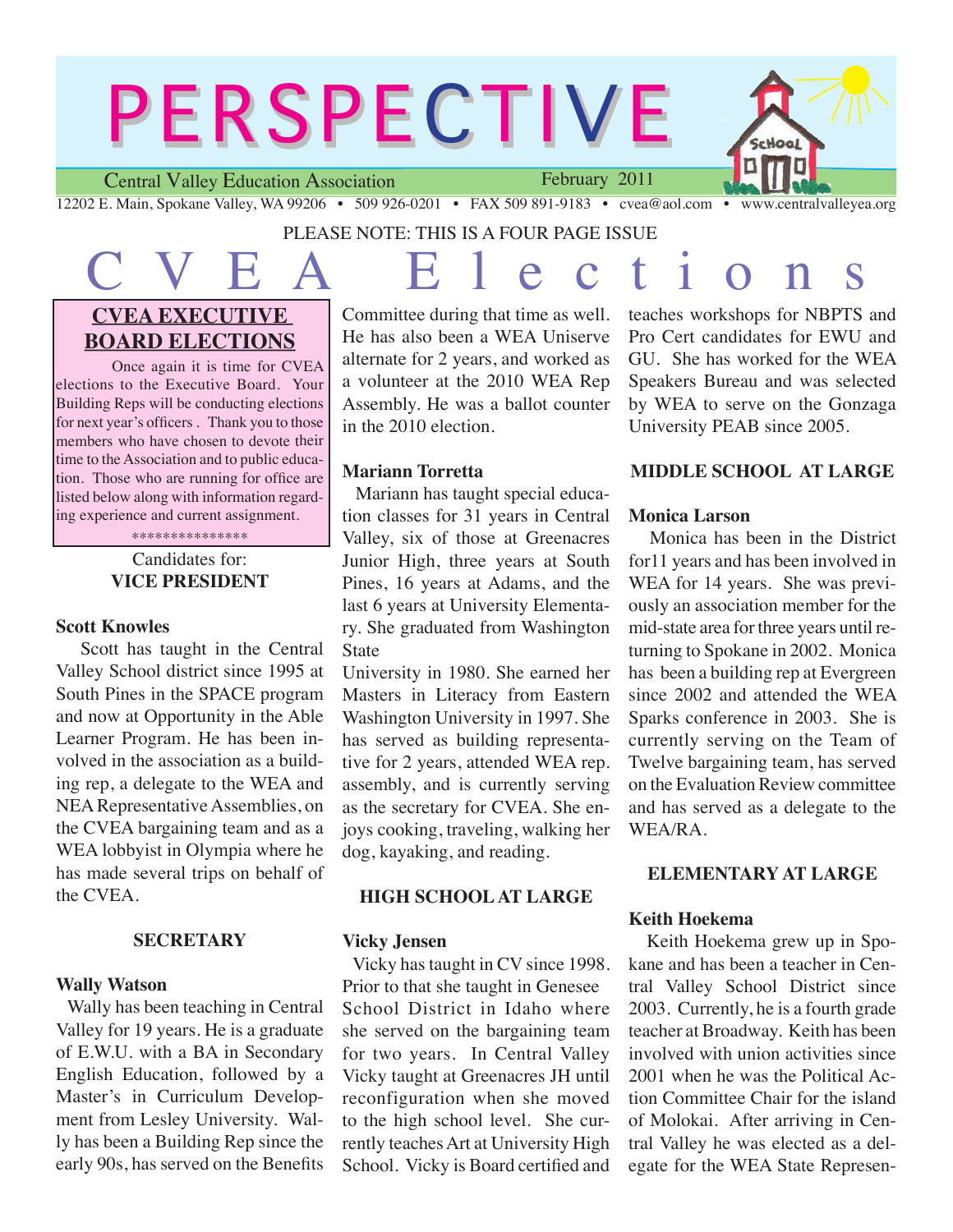tative Assembly and as a member of the Bargaining Team of Twelve for the last three contract negotiations. He and his wife Mary, who is a first grade teacher at Ponderosa, have three children.

# **SPECIAL SERVICES AT LARGE**

# **Heather Graham**

 Heather Graham, RN, MSN has been a Registered Nurse for 13 years and has been working for CVSD as a school nurse since 2002. She has served as a Building Rep for 2 years.

WEA RA is being held in Tacoma this year. The following members are running for election to the CVEA contingent:

Scott Knowles Dale Bouge Martha Reese Jim Osmuss DM Freed Cheryl Sampson Vicki Arnold Wally Watson

#### **WEA REP ASSEMBLY**

#### **Dale Bouge**

 I worked at the RA in Spokane and have gone to RAs as a delegate before. I like to keep informed and help others to be informed.

#### **Martha Reese**

 I would like to continue to represent CVEA at the state level. I would appreciate your vote. Association involvement:

- Building Rep
- Bargaining Team Member
- Grievance Chairperson
- Fringe Benefit Chairman
- WEA-EW, Ex. Bd. Secretary
- Rep to WEA-RA, NEA-RA

### **DM Freed**

 I started out as an elementary teacher in Boise. I am currently a counselor at Liberty Lake Elementary. I have been with CVSD for 15 years. During that time I have worked as a counselor at all three levels: Elementary, Middle School and High School. My CVEA experience includes: 14 years as a Building Representative, 10 years as WEA-RA delegate, 1 year as an NEA-RA Delegate, 1 time on the team of 12 bargaining committee, five years of attending UniServ Meetings. I've received training at WEA Legal in Seattle. It would be my pleasure to continue to serve our members at the WEA-RA. Thank you.

## **Cheryl Sampson**

 This is my 16th year as a School Nurse in CVSD, working at almost all of the buildings for at least a year. I have been on the Team of Twelve for the last 2 CVEA contracts and have been a Building Rep at the LTC for a year and for the past 2 years at the Early Learning Center. I volunteered for 1 WEA Rep Assembly and attended as a delegate for the one last year. I am interested in going to the Rep Assembly again this year to represent the interests of the ESAs (Educational Staff Associates – the nonteacher certificated staff in the district).

#### **Jim Osmuss**

 Please consider me for the position of WEA-RA Delegate, 2011. I have been teaching for Central Valley School District since September of 2001, at Adams Elementary since 2002. Currently, I teach 5th grade. I have been the Building Co-Representative for Adams over the past four years. I attended the WEA-RA in Spokane, 2010. I was introduced

to the procedures and proceedings. Please consider me for this year so I can broaden my experience base and best represent our Central Valley School District members.

NEA RA is being held in Chicago this year. The following members are running for election to the CVEA contingent:

Scott Knowles



**WEA–Retired**

Kit Raney, WEA-Retired President When you think about retirement, most likely your thoughts are about how many years until you can retire, your pension, or healthcare options. You should also want to think about WEA-Retired, that you can join NOW, which is working for you NOW, and is the only retired organization that is affiliated with WEA and NEA.

 By joining WEA-Retired/NEA-Retired now, while you're still an active association member, you'll become a pre-retired member and receive publications from NEA retired and WEA retired. You will also be protected from any future dues increases. And, when you do retire, your membership will move seamlessly to that of an active member of NEA-Retired and WEA-Retired.

• Membership in WEA-Retired/ NEA-Retired keeps you a part of the largest profession/union advocating for public education and the welfare of its workforce.

• You will always be eligible to use WEA/NEA member benefits.

(cont. on page 4)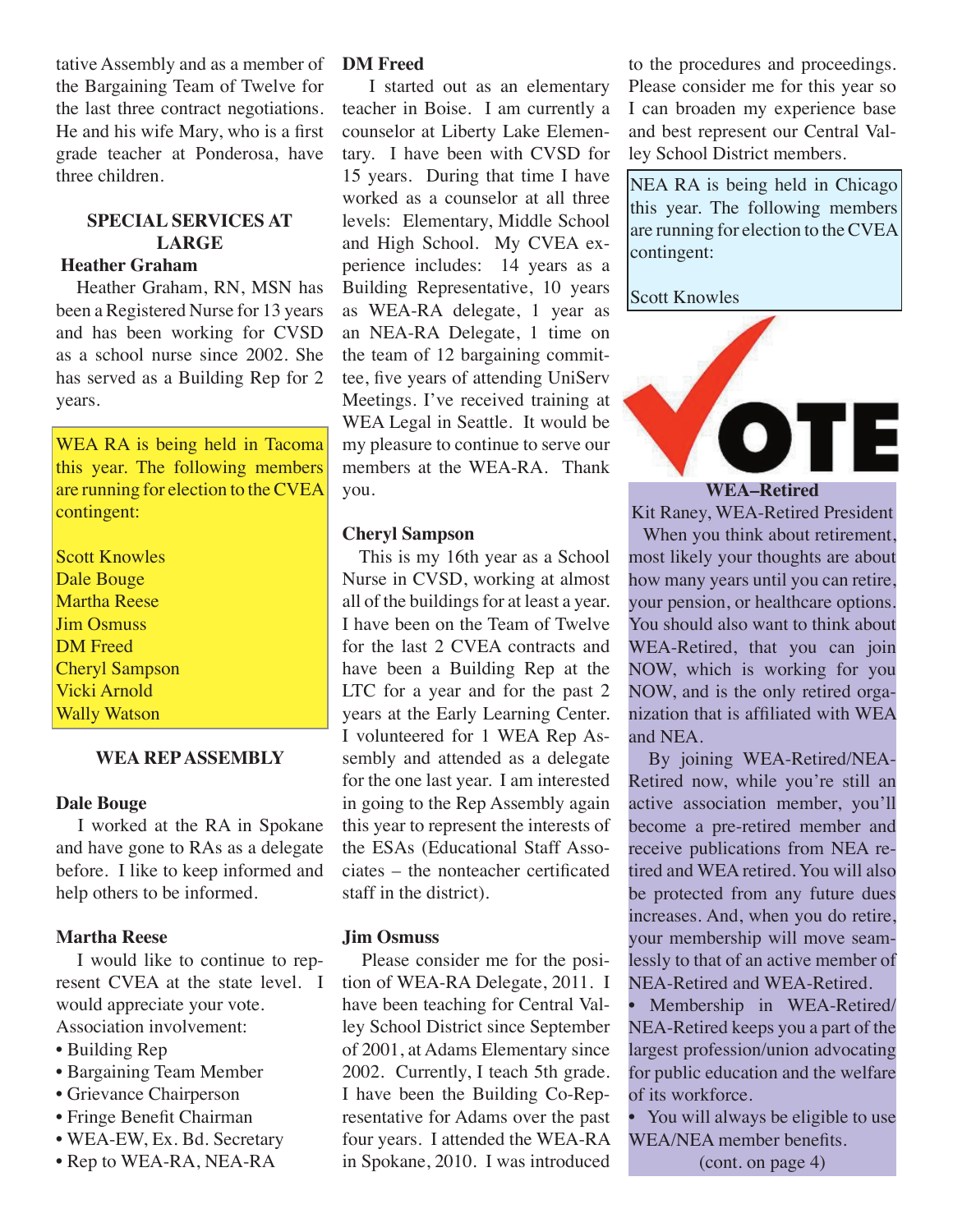**The following are statements submitted by candidates running for office for the Central Valley Education Association. \*\*\*\*\*\*\*\*\*\*\*\*\***

#### **Scott Knowles**

#### *for CVEA Vice President*

 Hello, I am Scott Knowles from Opportunity Elementary and I am running for vice president for the 2011-2012 school year. I am in my sixteenth year of teaching in the Central Valley School District. During that time I have taught second through sixth grade at both South Pines Elementary and Opportunity Elementary schools. I am currently teaching in the Able Learner Program for Gifted and Talented students. I am a graduate of the Central Valley school system and a lifelong resident of the Spokane Valley. Some of my recent CVEA experience includes: three years as a building representative, serving as a delegate to the WEA and NEA Representative Assemblies, several lobbying trips to Olympia on behalf of the WEA, serving on the CVEA contract bargaining team, and serving as the CVEA representative on district level interview teams.

#### **Wally Watson**

#### *for CVEA Secretary*

 I want to represent you for the purpose of our union. The purpose is clear: support you on the issues of wages, hours, and terms of employment here in Central Valley. With the changes to education on the horizon, these are the issues that will become paramount. I will keep these the focus.

#### **Mariann Torretta**

*for CVEA Secretary* Being more involved with the CVEA this past year has been a great learning experience. It's been

a great opportunity to be the secretary this school year. I believe that it's important to keep a special education representative on the board. I have the experience of working with general eduction teachers and special education teachers for 31 years. I would be honored to continue to be involved and to represent elementary, as well as special education teachers.

#### **Monica Larson**

*for Middle School At Large* My name is Monica Larson, and I

have had the pleasure of representing you as the CVEA Middle School Representative for the Executive Board for the past 3 years.

 I have been involved in the union ever since I began teaching, 13 years ago.

 To give you a little background of who I am. I began teaching in Grandview, Washington. While teaching fifth grade at McClure Elementary, I became involved with the union.

 Because I was born and raised in the Spokane area, I wanted to return to my family. I got the opportunity in 2002 when I was hired at Evergreen Middle School in the Central Valley School District, where I still teach today.

 Because I feel that the union is so important to us all, I continued with the CVEA in Central Valley as a building representative. In 2008, I became the CVEA Middle School Rep. for the Executive Board.

 By being involved in our union, I have had many opportunities to represent different aspects of CVEA. Some highlights are:

• 2005-2008 Bargaining/negotiation teams for the team of 12

• 2005-2006 Teacher Evaluation Committee

• 2008 NEA (National Education Association) to the National Rep Assembly

• 2010 Bargaining/negotiations team for the team of 5

• 2010-2011 TPEP (Teacher Principal Evaluation Pilot) for the new evaluation instrument for 2013 in Washington State.

 I've also attended several WEA Rep Assemblies as well.

 I'd like to thank you for putting your trust in me concerning issues that directly effect teachers' rights. I look forward to continuing the work, and to further serve as your Middle School Representative for the Executive Board.

 I will continue to give to you what I've given the past 13 years, which is a 110%.

## **Keith Hoekema**

#### *for Elementary At Large*

 I have been involved with CVEA the past 5 years as a member of the Bargaining Team and as a Building Rep. This year I feel that it is time for me to step up and become more involved, so I am running for the Elementary position on the Executive Board. I hope you will consider me when you vote in the upcoming election!

#### **Heather Graham**

### *for Special Services At Large*

 I have been the building representative for Greenacres Elementary for the past 2 years. I stepped in last year to be a building rep for a couple of reasons. First, no one else was able to help and our building rep. at that time needed some help. Second, I wanted to get an idea of how my union dues were being spent and what the union was doing to represent the unique perspective of ESA's (Educational Staff Associate) in the district.

 I recently attended a Building Rep training meeting with our UniServ